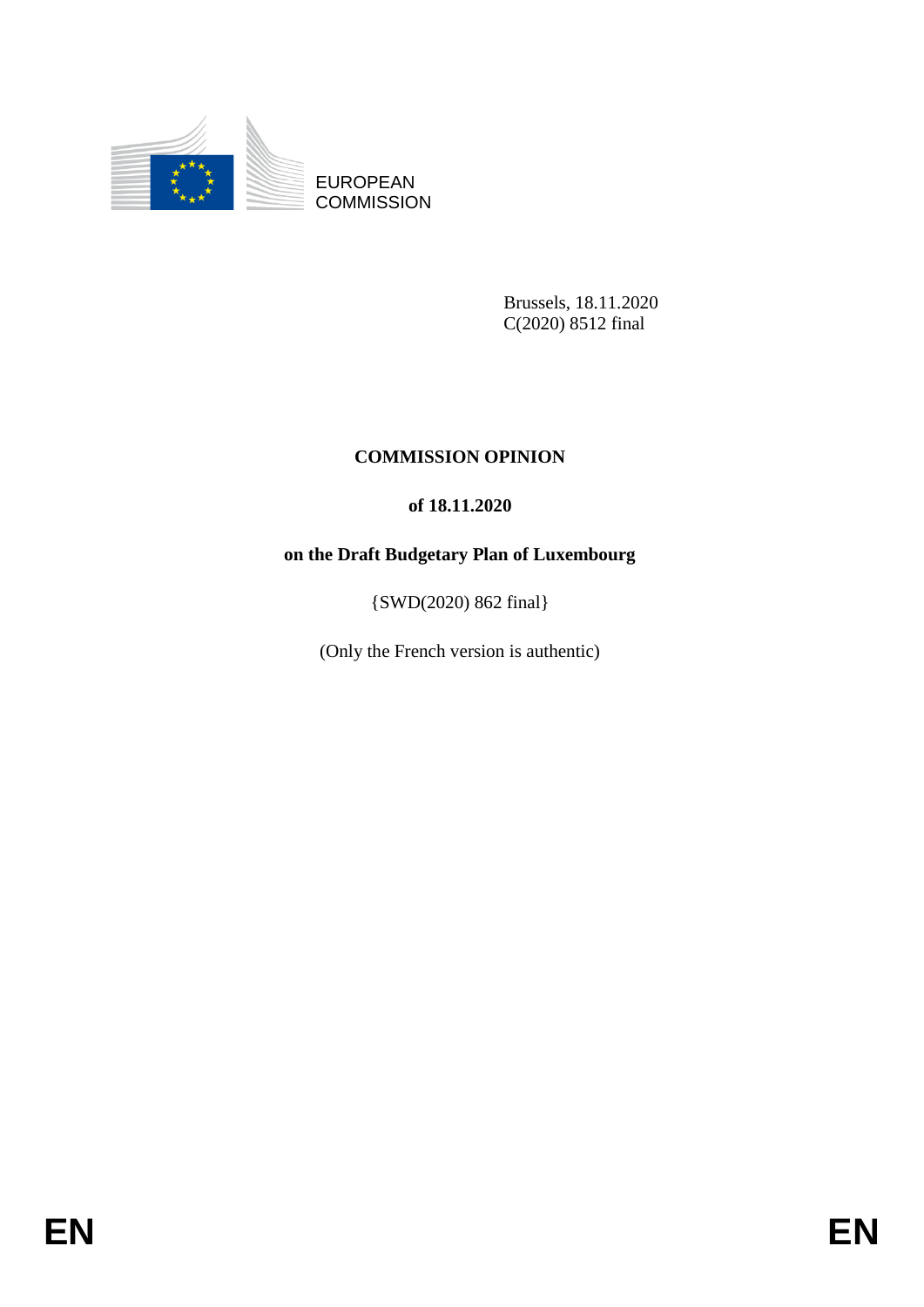#### **COMMISSION OPINION**

#### **of 18.11.2020**

#### **on the Draft Budgetary Plan of Luxembourg**

(Only the French version is authentic)

### *GENERAL CONSIDERATIONS*

- 1. Regulation (EU) No 473/2013 sets out provisions for enhanced monitoring of budgetary policies in the euro area, to ensure that national budgets are consistent with the economic policy guidance issued in the context of the Stability and Growth Pact and the European Semester for economic policy coordination.
- 2. Article 6 of Regulation (EU) No 473/2013 requires Member States to submit annually to the Commission and to the Eurogroup a Draft Budgetary Plan by 15 October, presenting the main aspects of the budgetary situation of the general government and its subsectors for the forthcoming year.
- 3. On 20 March 2020, the Commission adopted a Communication<sup>1</sup> on the activation of the general escape clause<sup>2</sup> of the Stability and Growth Pact. In its Communication, the Commission set out its view that, given the expected severe economic downturn resulting from the COVID-19 outbreak, the conditions to activate the general escape clause were met. On 23 March 2020, the Ministers of Finance of the Member States agreed with the assessment of the Commission.<sup>3</sup> As indicated in the Annual Sustainable Growth Strategy 2021<sup>4</sup> and as communicated in the letter of 19 September 2020 from the Commission to the EU Ministers of Finance<sup>5</sup>, Member States should continue to provide targeted and temporary fiscal support in 2021 in a context where the general escape clause is activated, while safeguarding fiscal sustainability in the medium term.
- 4. On 27 May 2020, the European Commission put forward its proposal for the creation of a new recovery instrument Next Generation EU<sup>6</sup>, alongside the proposal for the reinforced long-term budget of the EU for  $2021-2027$ .<sup>7</sup> This proposal includes the

 $\mathbf{1}$ <sup>1</sup> Communication from the Commission to the Council on the activation of the general escape clause of the Stability and Growth Pact, Brussels, 20.3.2020, COM(2020) 123 final.

<sup>&</sup>lt;sup>2</sup> The clause, as set out in Articles 5(1), 6(3), 9(1) and 10(3) of Regulation (EC) 1466/97 and Articles 3(5) and 5(2) of Regulation (EC) 1467/97, facilitates the coordination of budgetary policies in times of severe economic downturn.

<sup>3</sup> [https://www.consilium.europa.eu/en/press/press-releases/2020/03/23/statement-of-eu-ministers-of](https://www.consilium.europa.eu/en/press/press-releases/2020/03/23/statement-of-eu-ministers-of-finance-on-the-stability-and-growth-pact-in-light-of-the-covid-19-crisis/)[finance-on-the-stability-and-growth-pact-in-light-of-the-covid-19-crisis/](https://www.consilium.europa.eu/en/press/press-releases/2020/03/23/statement-of-eu-ministers-of-finance-on-the-stability-and-growth-pact-in-light-of-the-covid-19-crisis/)

<sup>4</sup> Communication from the Commission on Annual Sustainable Growth Strategy 2021, Brussels, 17.9.2020, COM(2020) 575 final.

<sup>5</sup> https://ec.europa.eu/info/business-economy-euro/economic-and-fiscal-policy-coordination/eueconomic-governance-monitoring-prevention-correction/stability-and-growth-pact/annual-draftbudgetary-plans-dbps-euro-area-countries/draft-budgetary-plans-2021\_en

 $6 \qquad$  Communication from the Commission to the European Parliament, the European Council, the Council, the European Economic and Social Committee and the Committee of the Regions - Europe's moment:

Repair and Prepare for the Next Generation, Brussels, 27.5.2020, COM(2020) 456 final. <sup>7</sup> Communication from the Commission to the European Parliament, the European Council, the Council, the European Economic and Social Committee and the Committee of the Regions - The EU budget powering the recovery plan for Europe, Brussels, 27.5.2020, COM(2020) 442 final.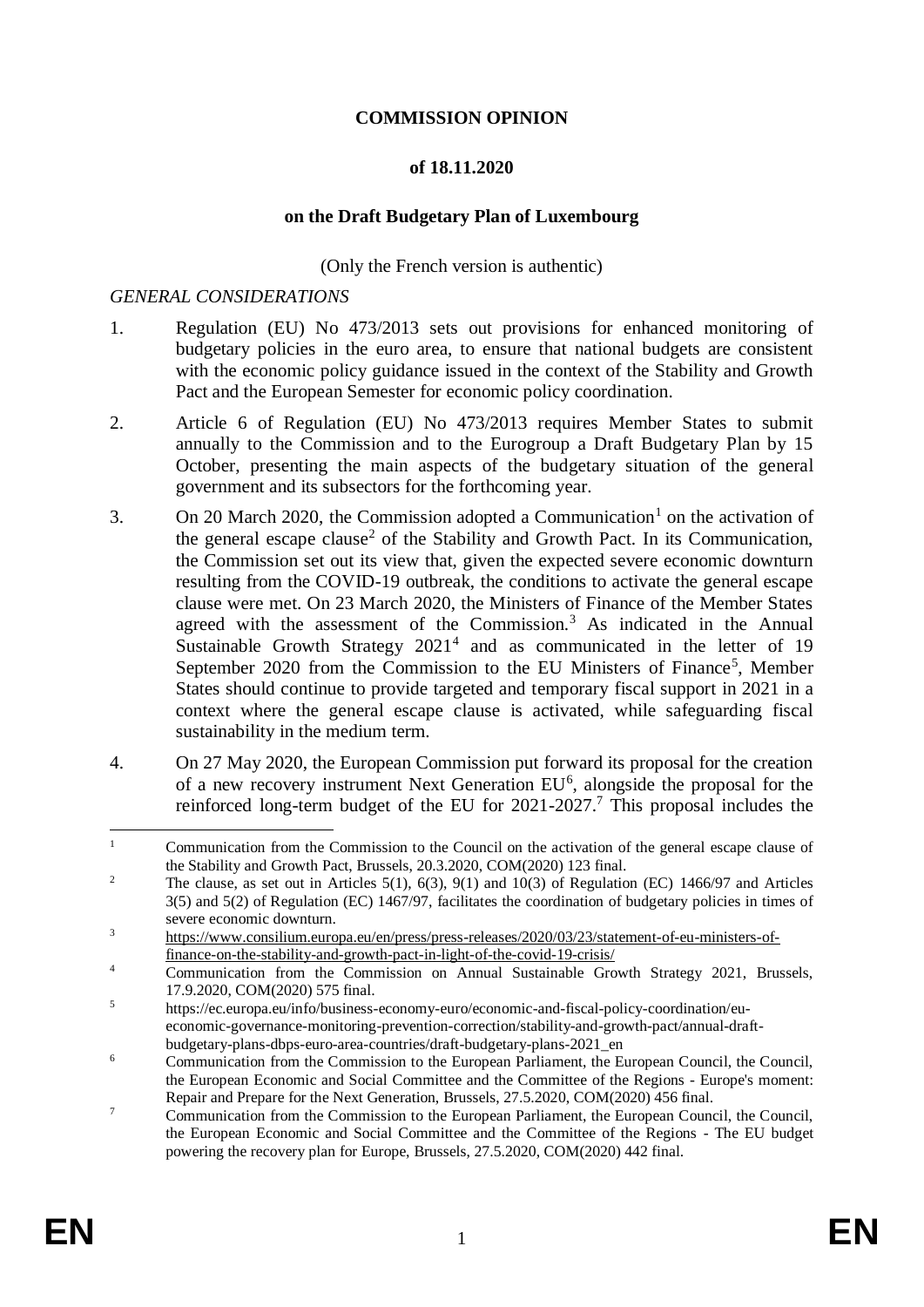establishment of a Recovery and Resilience Facility offering large-scale financial support for both public investments and reforms. By contributing to the economic recovery and by providing financial support to strengthen the economy's long-term growth, the Recovery and Resilience Facility will help public finances to return to more favourable positions in the near term and will contribute to strengthening their sustainability in the medium and long term.

### *CONSIDERATIONS CONCERNING LUXEMBOURG*

- 5. On 14 October 2020, Luxembourg submitted its Draft Budgetary Plan for 2021. On that basis, the Commission has adopted the following opinion in accordance with Article 7 of Regulation (EU) No 473/2013.
- 6. On 20 July 2020, the Council recommended Luxembourg<sup>8</sup> to take all necessary measures, in line with the general escape clause, to effectively address the pandemic, sustain the economy and support the ensuing recovery. It also recommended Luxembourg to pursue, when economic conditions allow, fiscal policies aimed at achieving prudent medium-term fiscal positions and ensuring debt sustainability, while enhancing investment.

On 20 May 2020, the Commission issued a report under Article 126(3) TFEU, as Luxembourg's general government deficit in 2020 was planned to exceed the 3% of GDP Treaty reference value. The report concluded that, after the assessment of all relevant factors, the deficit criterion was not fulfilled. In light of the exceptional uncertainty created by the outbreak of COVID-19 and its extraordinary macroeconomic and fiscal impact, including for designing a credible path for fiscal policy, which will have to remain supportive in 2021*,* the Commission considered that a decision on whether to place Member States under the Excessive Deficit Procedure should not be taken.

7. According to the Commission 2020 autumn forecast, the economy of Luxembourg is expected to contract by 4.5% in 2020 and recover by 3.9% in 2021. According to the Draft Budgetary Plan, the economy is set to contract by 6.0% in 2020 before rebounding by 7.0% in 2021. Overall, the macroeconomic projections underpinning the 2021 Draft Budgetary Plan project a sharper contraction in 2020 but also a stronger rebound in 2021 compared to the Commission 2020 autumn forecast. It should be noted that the macroeconomic projections from the Commission had the  $22<sup>nd</sup>$  of October as a cut-off date, while for the Draft Budgetary Plan scenario this was the end of August. The difference is largely explained by the larger negative (2020) and more positive (2021) net exports contribution to GDP growth in the Draft Budgetary Plan. In addition, the fall in domestic demand in 2020 due to the COVID-19 crisis is less pronounced in the Draft Budgetary Plan. The lockdown and continuing restrictions result in a very significant decline of domestic demand in Luxembourg, which is however projected to be partly cushioned by a strong fiscal response. The relatively well-performing financial sector and the lower share in GDP of the most affected sectors by the COVID-19 crisis is projected to result in a less significant economic decline in Luxembourg in 2020 compared to other EU countries.

 $\overline{a}$ <sup>8</sup> Council Recommendation of 20 July 2020 on the National Reform Programme of Luxembourg and delivering a Council opinion on the 2020 Stability Programme of Luxembourg, OJ C 282, 26.8.2020, p 101.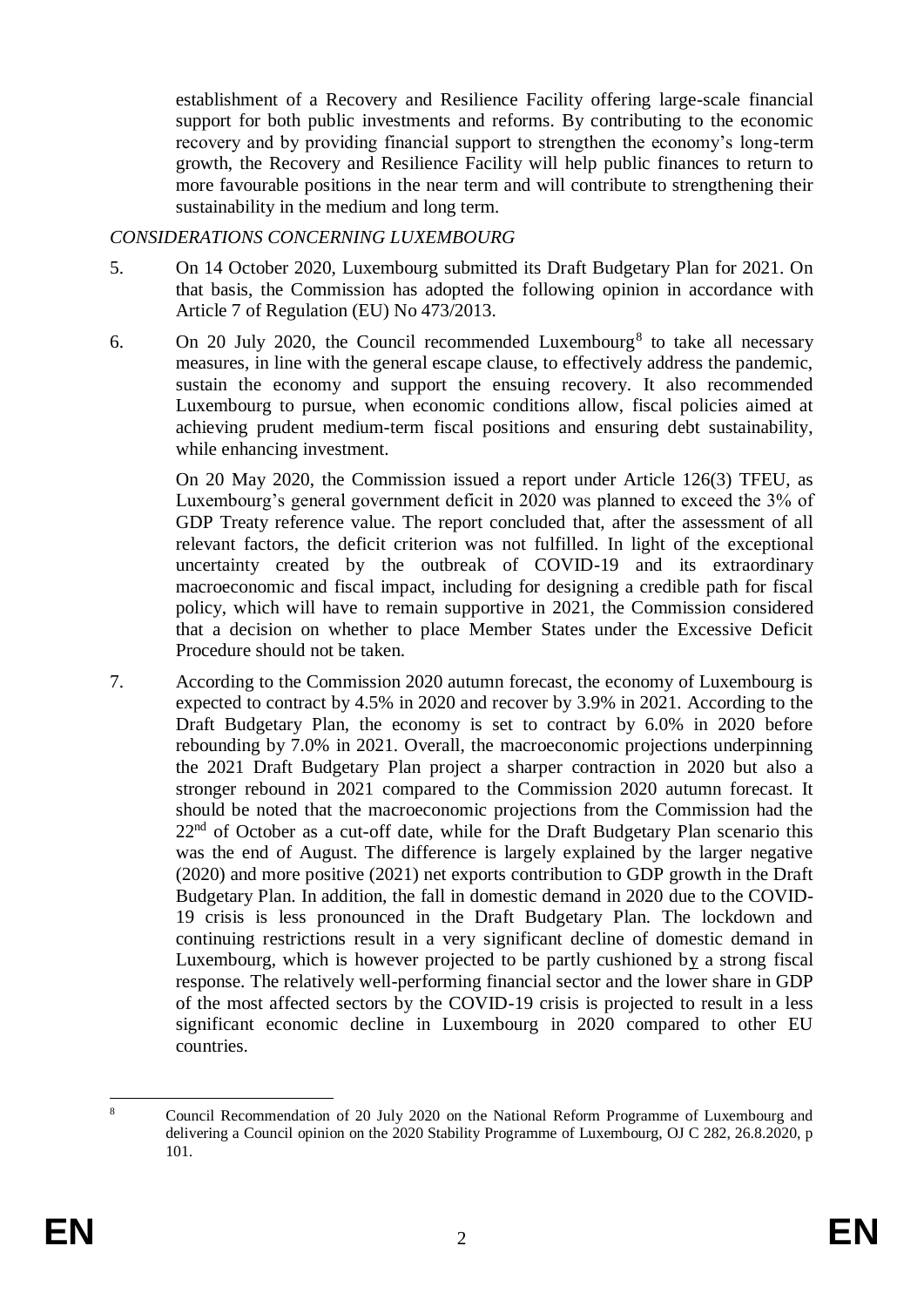Luxembourg complies with the requirement of Regulation EU No 473/2013 since the draft budget is based on independently produced macroeconomic forecasts produced by the national statistical office (STATEC).

8. For 2020, the Draft Budgetary Plan expects the general government balance to turn into a deficit of 7.4% of GDP. Compared to the surplus of 2.4% of GDP recorded in 2019, the deterioration in the general government balance of almost 10 percentage points results from both the drop in economic activity and the normal working of automatic stabilisers, which led to a contraction in revenue and in an increase of cyclical expenditure, and from discretionary COVID-19-related measures. According to the 2021 Draft Budgetary Plan, the deficit ratio is expected to narrow to 2.7% of GDP in 2021, helped by the rebound in economic activity and a phasing out of the temporary measures implemented to contain the economic effects of the pandemic. The Draft Budgetary Plan does not take into account the implementation of the reforms and investments, and their associated costs, envisaged under the Recovery and Resilience Facility (RRF). . Since the submission of the Recovery and Resilience Plans and their subsequent approval are expected to take place in 2021, the Commission forecast assumes in the budgetary projections for 2021 the 10% prefinancing of Recovery and Resilience Facility grants. In the case of Luxembourg is equivalent to EUR 10 million in  $2021$ .<sup>9</sup> It is treated as a financial transaction with no impact on the budget balance, but with a public debt-reducing impact. On the expenditure side, in line with its no-policy change assumption, the Commission forecast includes no expenditure related to the Recovery and Resilience Facility, as the corresponding measures were not sufficiently specified at the cut-off date of the forecast. <sup>10</sup> Compared to the Draft Budgetary Plan, the Commission 2020 autumn forecast expects a smaller deficit of 5.1% of GDP in 2020, based on lower projections for current expenditure, in particular for compensation of employees and intermediate consumption, as well as for public investment. For 2021, the Commission forecast projects the deficit to decline to 1.3% of GDP. Compared to the Plan, the Commission forecast projects a higher revenue-to-GDP ratio in 2021. The higher revenue-to-GDP ratio is explained by differences in underlining revenue elasticities, and thus higher proceeds from direct taxation in the Commission's projections than in the Draft Budgetary Plan.

The Draft Budgetary Plan indicates that the government debt-to-GDP ratio will increase from 27.4% at the end of 2020 to 29.4% in 2021, whereas in the Commission's projection public debt increases to 25.4% and 27.3%, respectively.

9. The Draft Budgetary Plan reports discretionary fiscal measures with a direct budgetary impact in 2020 in response to the COVID-19 outbreak and its related

<sup>-&</sup>lt;br>9 Indicative number based on the Council Presidency compromise proposal for the RRF regulation (11538/20) of 7 October 2020, on which the Council Presidency obtained a mandate for conducting the negotiations with the European Parliament.

<sup>&</sup>lt;sup>10</sup> The treatment of the Recovery and Resilience Facility (RRF) in the Commission's 2020 autumn forecast is explained in detail in Box I.4.3 of the European Commission's Economic Forecast Autumn 2020 (https://ec.europa.eu/info/sites/info/files/economy-finance/ip136\_en.pdf). In line with the customary no policy-change assumption, the forecast only incorporates those measures that are credibly announced and sufficiently detailed in the Draft Budgetary Plans, irrespective of whether they are planned to be part of the Recovery and Resilience Plans. No financing from the RRF has been included on the revenue side of the budgetary projections. Only the pre-financing of RRF grants is included in the forecast for 2021. The assumptions on expenditure measures linked to the RRF in the Commission forecast are without prejudice to the assessment of the Recovery and Resilience Plans.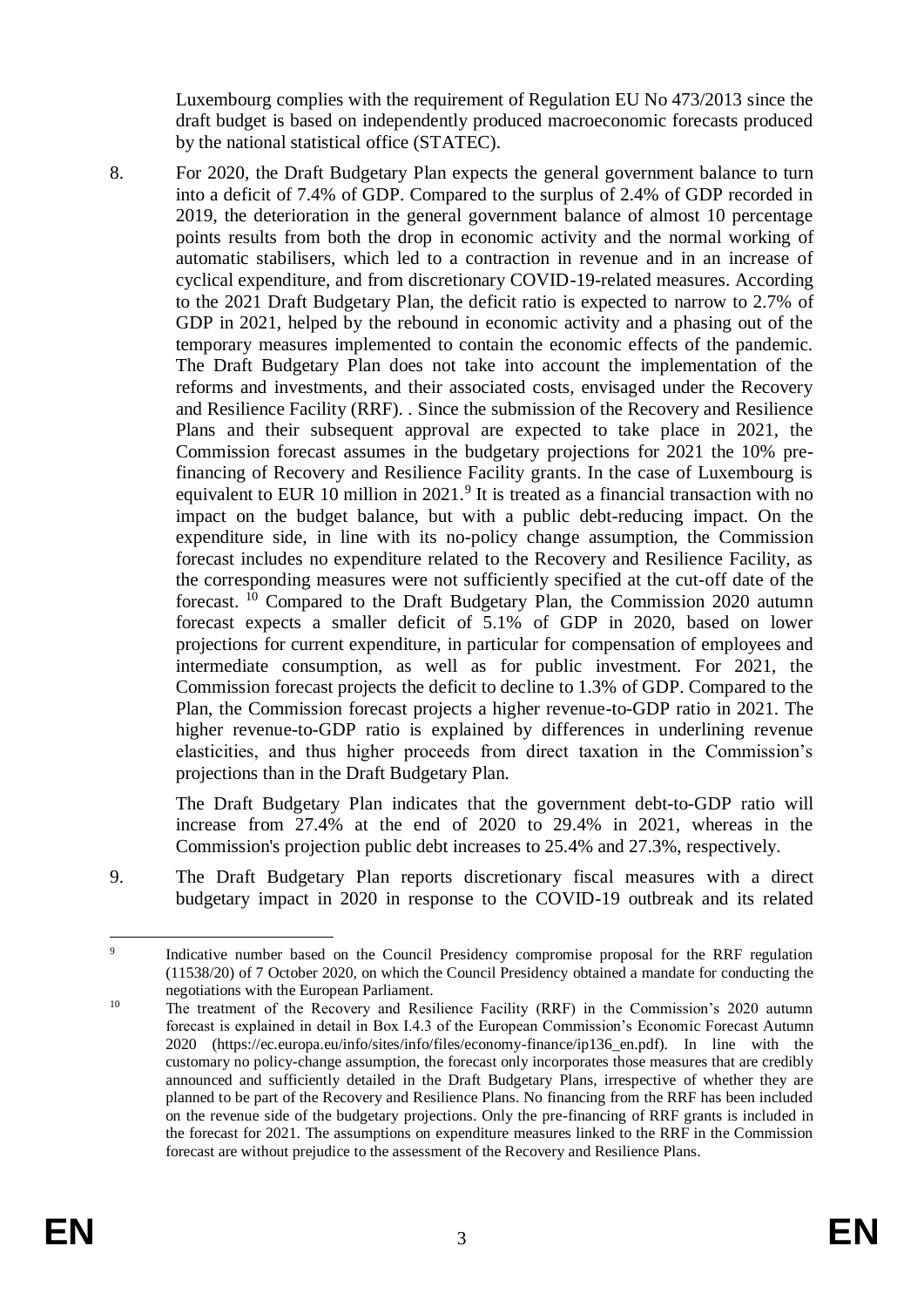economic effects of around EUR 3 billion (about 5.1% of GDP). Expenditure measures in 2020 include extraordinary healthcare spending, funding of a broad partial unemployment scheme and subsidies to support small and medium-sized enterprises. The Commission 2020 autumn forecast has taken on board the measures reported in the Draft Budgetary Plan, which are assessed to be temporary, but with a lower estimate of their budgetary cost (3.1% of GDP). The Commission 2020 autumn forecast considers a large share of the expenditure on short-term work schemes as part of the operation of the automatic stabilisers, whereas the Plan appears to report the gross impact of these schemes. In addition, in the Commission 2020 autumn forecast, and contrary to the Draft Budgetary Plan, the granting of repayable advances (0.7% of GDP) is not considered as a discretionary measure with a direct budgetary impact. Beyond the measures that have a direct impact on the deficit, the Draft Budgetary Plan also indicates liquidity support measures in 2020 of EUR 8 billion (13.4% of GDP), in the form of tax deferrals (EUR 4.6 billion or 7.7% of GDP) and public loan guarantees (with a ceiling of EUR 3.4 billion or 5.7% of GDP). Overall, the measures taken by Luxembourg in 2020 were in line with the guidelines of the Commission Communication of 13 March 2020 on a coordinated economic response to the COVID-19 outbreak.

- 10. For 2021, the Draft Budgetary Plan presents a set of additional measures aimed at supporting the economic recovery. These include measures estimated at 0.2% of GDP to support the green and digital transition, to favour social equity and to safeguard and improve the long-term competitiveness of the economy. These measures are also included in the Commission 2020 autumn forecast, with a similar budgetary impact. In addition, the Commission forecast factors in an impact of 0.1% of GDP from the prolongation of measures in support of employment.
- 11. The Commission is of the opinion that the Draft Budgetary Plan of Luxembourg is overall in line with the recommendation adopted by the Council on 20 July 2020. Most of the measures set out in the Draft Budgetary Plan of Luxembourg are supporting economic activity against the background of considerable uncertainty. Luxembourg is invited to regularly review the use, effectiveness and adequacy of the support measures and stand ready to adapt them as necessary to changing circumstances.